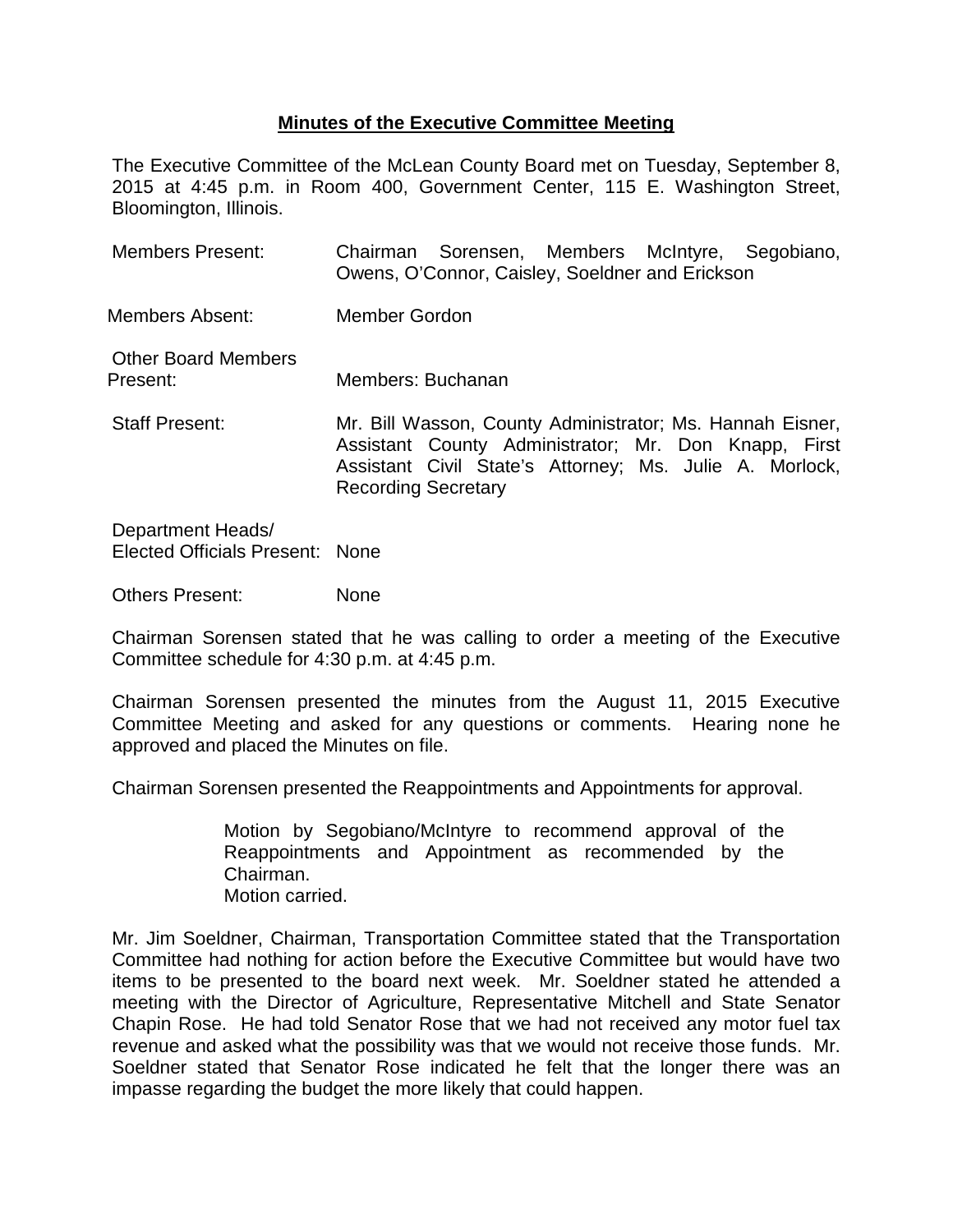Executive Committee Minutes September 8, 2015 Page **2** of **6**

Chairman Sorensen asked if there were any questions for Chairman Soeldner of the Transportation Committee, hearing none, he thanked Mr. Soeldner.

Mr. Paul Segobiano, Chairman Property Committee presented for action a request to approve a contract to purchase 510 Hoselton Drive, Chenoa, Illinois to be used by Show Bus. He stated that he and Mr. Moody toured facility and should Show Bus go out of business the property would be County property. Mr. Segobiano indicated the property was in excellent condition and thought this was a good opportunity for the County.

> Motion by Segobiano/Owens to recommend approval of a contract to purchase 510 Hoselton Drive, Chenoa, Illinois for Show Bus. Motion Carried.

Mr. Segobiano presented for action a request to approve a lease agreement between the County of McLean, as Landlord, and the Regional Office of Education for McLean/Dewitt/Livingston Counties, as Tenant. Mr. Owens questioned whether Logan County should also be part of the Lease Agreement.

> Motion by Segobiano/Owens to recommend approval of a Lease Agreement between the County of McLean, as Landlord, and the Regional Office of Education for McLean/Dewitt/Livingston Counties, as Tenant, as amended to add Logan County. Motion Carried.

Mr. Segobiano indicated the Property Committee would have two items to present to the Board next week. He also stated that he wanted it clarified that the Property Committee is moving on the Law and Justice Expansion now that the peer review is complete. He stated that reports and information had been discussed for a year and that the Property Committee is scheduled to act at a stand up meeting at the Board next week on final numbers and scenarios recently presented.

Mr. Caisley stated that final documents from Farnsworth were received a week ago so there was no delay in action on the information, but instead committees are acting quickly now that we have the final information.

Chairman Sorensen asked if anyone had any questions or comments for Chairman Segobiano of the Property Committee, hearing none he moved on to the Justice Committee and Chairman Caisley.

Chairman Caisley presented for approval an Emergency Appropriation for the Adult Redeploy Program in Court Services Department 0022-0094 for Fiscal Year 2015. He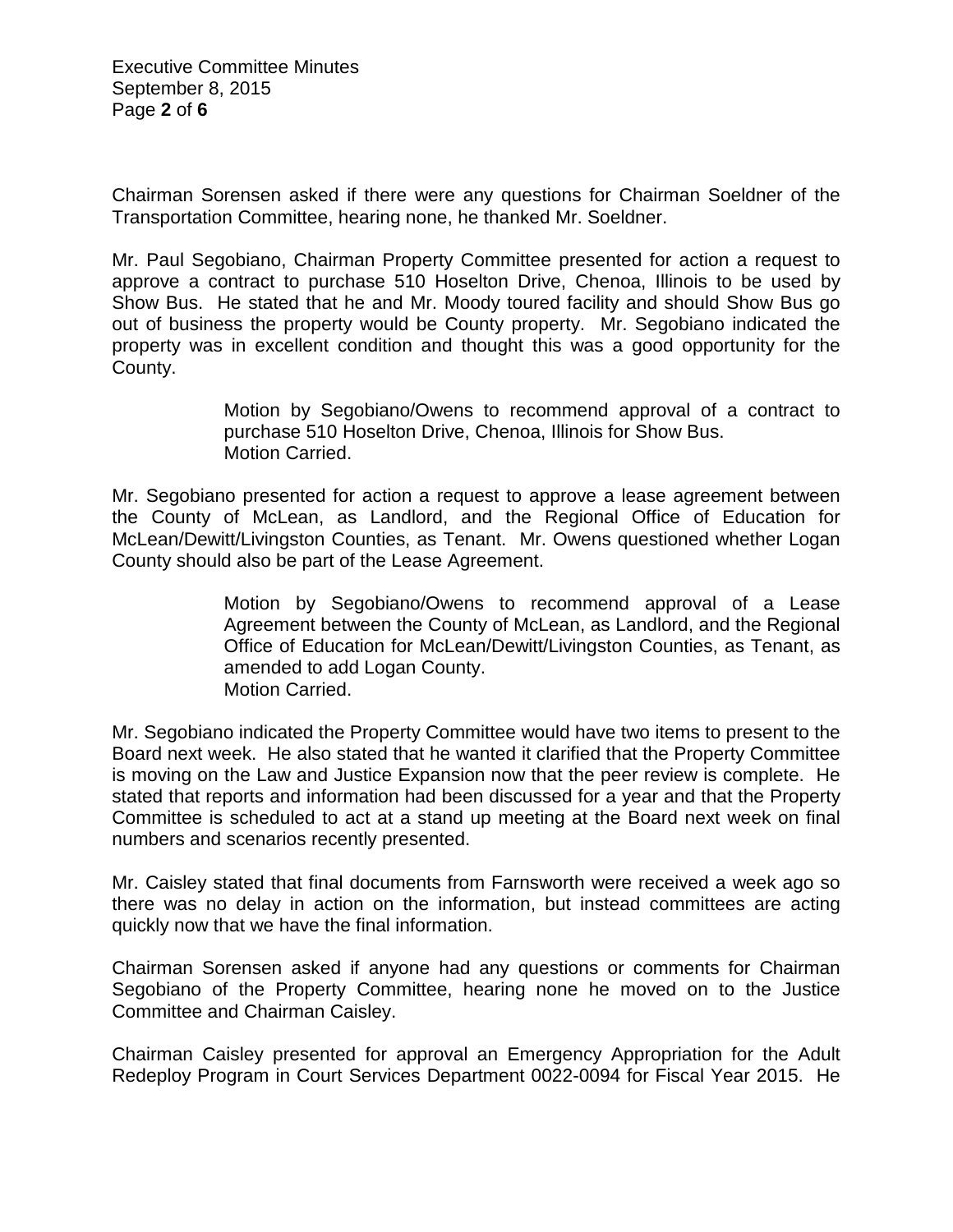Executive Committee Minutes September 8, 2015 Page **3** of **6**

indicated that the \$10,600 amount had been placed in the wrong account and this corrected that error.

> Motion by Caisley/O'Connor to recommend approval of an Emergency Appropriation for Adult Redeploy Program in Court Services Department 0022-0094 for Fiscal Year 2015. Motion Carried.

Mr. Caisley presented for approval an Emergency Appropriation for the Juvenile Redeploy Program in Court Services Department to receive \$80,002 from the State.

> Motion by Caisley/O'Connor to recommend approval of an Emergency Appropriation for Juvenile Redeploy Program in Court Services Department. Motion Carried.

Mr. Caisley presented for approval a renewal of the contract between the McLean County State Attorney's Office and the Department of Children and Family Services under which the States Attorney's office would receive \$45,000 a year for child support enforcement.

> Motion by Caisley/Owens to recommend approval of a contract between the McLean County State's Attorney's Office and the Department of Children and Family Services. Motion Carried.

Mr. Caisley presented for approval a Special Services Agreement between the McLean County Sheriff's Department and Illinois State University for extra patrols at ISU during ISU football games where we would be compensated by Illinois State University at the rate of \$45.50 per hour of service by deputy sheriffs.

> Motion by Caisley/McIntyre to recommend a Special Services Agreement between McLean County Sheriff's Department and Illinois State University for extra patrols at ISU during ISU football games. Motion Carried.

Mr. Caisley indicated that he would have one item to be presented to the Board for approval.

Chairman Sorensen asked if anyone had any questions or comments for Chairman Caisley of the Justice Committee, hearing none he moved on to the Finance Committee and Chairman Owens.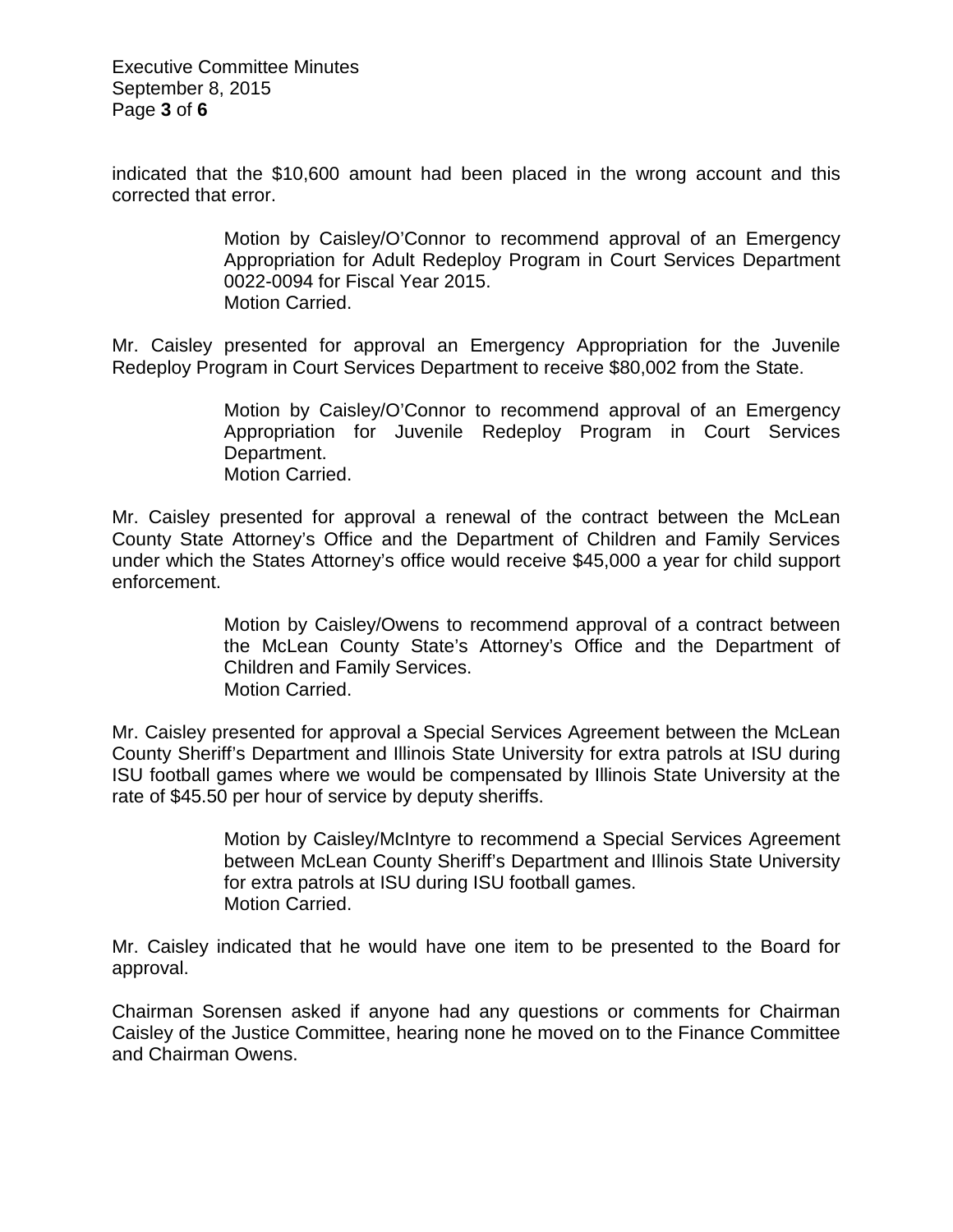Executive Committee Minutes September 8, 2015 Page **4** of **6**

Mr. Benjamin Owens, Chairman, Finance Committee presented for approval an Emergency Appropriation Ordinance Amending the McLean County Fiscal Year 2015 for the McLean County Tort Judgement Fund 0135, Risk Management/Insurance Department 0077.

> Motion by Owens/Segobiano to recommend approval of an Emergency Appropriation Ordinance Amending the McLean County Fiscal Year 2015 for the McLean County Tort Judgement Fund 0135, Risk Management/Insurance Department 0077. Motion Carried.

Mr. Owens indicated that they would have one item to be presented to the Board next week.

Mr. Owens stated that the Finance Committee did meet just before the Executive Committee meeting and they passed a Resolution to amend the budget policy that will come to Executive at a Stand-up before Board next week.

Chairman Sorensen asked if anyone had any questions or comments for Chairman Owens of the Finance Committee, hearing none he moved on to the Health Committee and Chairman McIntyre.

Mr. John McIntyre, Chairman of the Health Committee stated that they had nothing for the Executive Committee or the Board next week. He encouraged the committee to review the minutes from the Health Committee that would be in their board packet later this week to see the information they have gathered at their last meeting.

Chairman Sorensen asked if there were any additional questions for Chairman McIntyre or the Health Committee, hearing none he moved on to Vice Chairman Erickson of the Land Use and Development Committee.

Vice Chairman Erickson stated that the Land Use and Development Committee had nothing to present for action today and would have one item to be presented to the Board next week.

Chairman Sorensen asked if anyone had any questions or comments for the Vice Chairman Erickson of the Land Use Committee, hearing none he moved on to Mr. Wasson, the County Administrator.

Mr. Wasson stated that administration will be including in the board packet a Resolution to Amend the Budget Policy at a Stand-up meeting before the Board meeting. He stated that the Property Committee will also have a Stand up meeting to act on the consensus from their regular Property Committee meeting to issue 45 million in debt for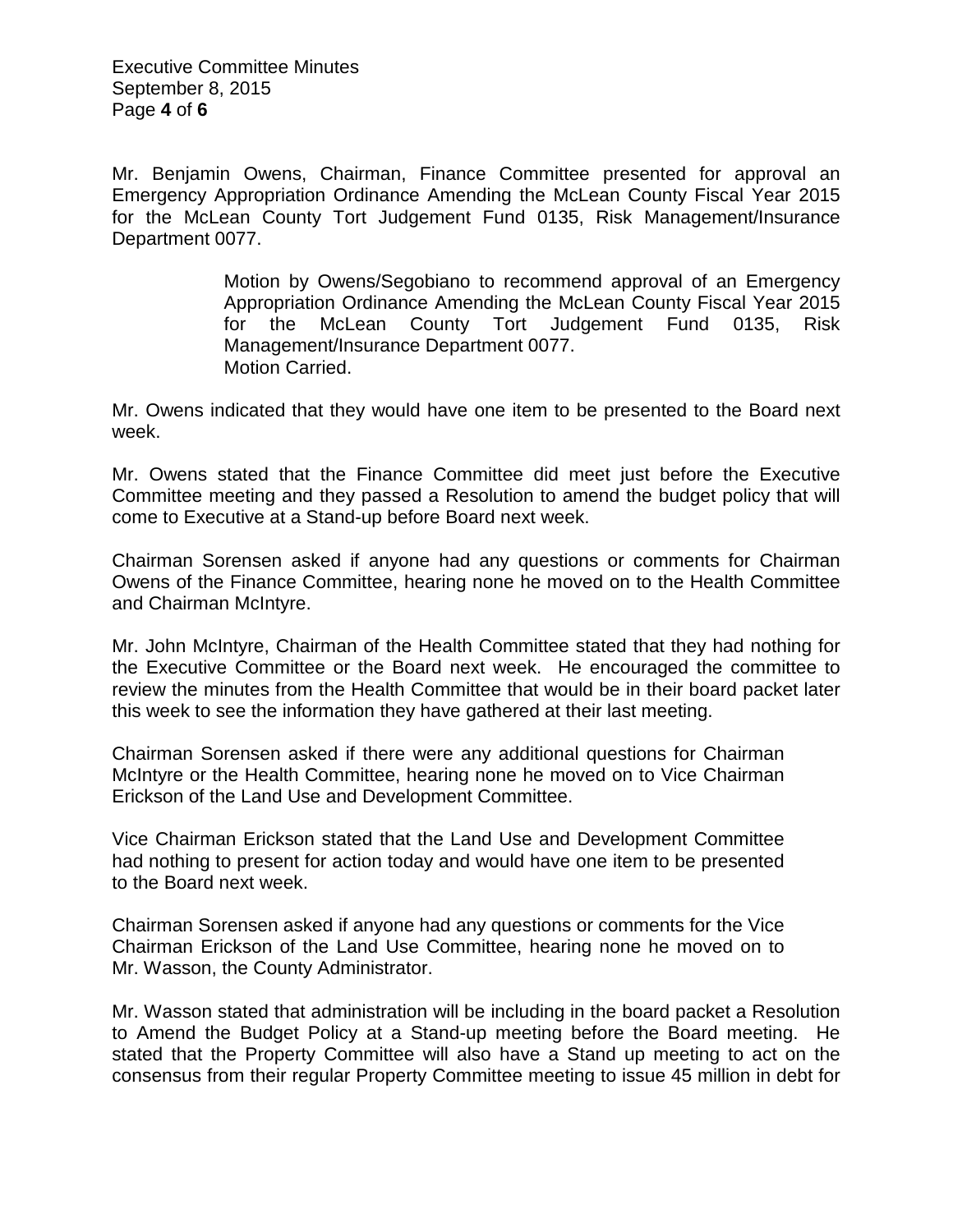Executive Committee Minutes September 8, 2015 Page **5** of **6**

the construction of Scenario B from the Needs Assessment for expansion and renovation to the McLean County Adult Detention facility.

Chairman Sorensen asked if there was any other business to come before the committee.

Mr. Owens stated that the Finance Committee will be meeting an hour earlier at 3:30 at their regular meeting on October  $7<sup>th</sup>$  to start work on the budgets that fall under their oversight.

Chairman Sorensen stated that was a good reminder for all Chairmen that additional or extended meetings might be required to get through the budget recommendations. Mr. Sorensen also provided timelines with regarding to the sales tax proposal with the Town of Normal and the City of Bloomington. He stated that the meeting at the Town of Normal was scheduled for this evening at 7:00 p.m. He stated there will be a meeting on the  $14<sup>th</sup>$  at the City of Bloomington where we have been invited to present and it is our understanding that the topic is likely to be on the agenda for vote at the City of Bloomington's meeting on the 21<sup>st</sup>.

Chairman Sorensen indicated that there was a transfer in the amount of \$8,000 from the IT department to pay for the new time card system for Facilities Department and Bills totaling \$317,970.84 and asked if no objections, to take a motion to approve both.

## **MCLEAN COUNTY BOARD COMMITTEE REPORT** AS OF 8/31/2015

**EXPENDITURE SUMMARY BY FUND** 

PAGE 1 OF 6

**Executive Committee** 

| <b>FUND</b> | <b>FUND TITLE</b>              | <b>PENDING TOTAL</b> | <b>PREPAID TOTAL</b> | <b>FUND TOTAL</b> |
|-------------|--------------------------------|----------------------|----------------------|-------------------|
| 0001        | <b>GENERAL FUND</b>            |                      | \$299,404.86         | \$299,404.86      |
| 0136        | VETERANS ASSISTANCE COMM.      |                      | \$4,953.38           | \$4,953.38        |
| 0159        | WASTE MANAGEMENT FUND          |                      | \$8,570.66           | \$8,570.66        |
| 0180        | <b>VENDING MACHINE ACCOUNT</b> |                      | \$5.041.94           | \$5,041.94        |
|             |                                |                      | \$317,970.84         | \$317,970.84      |